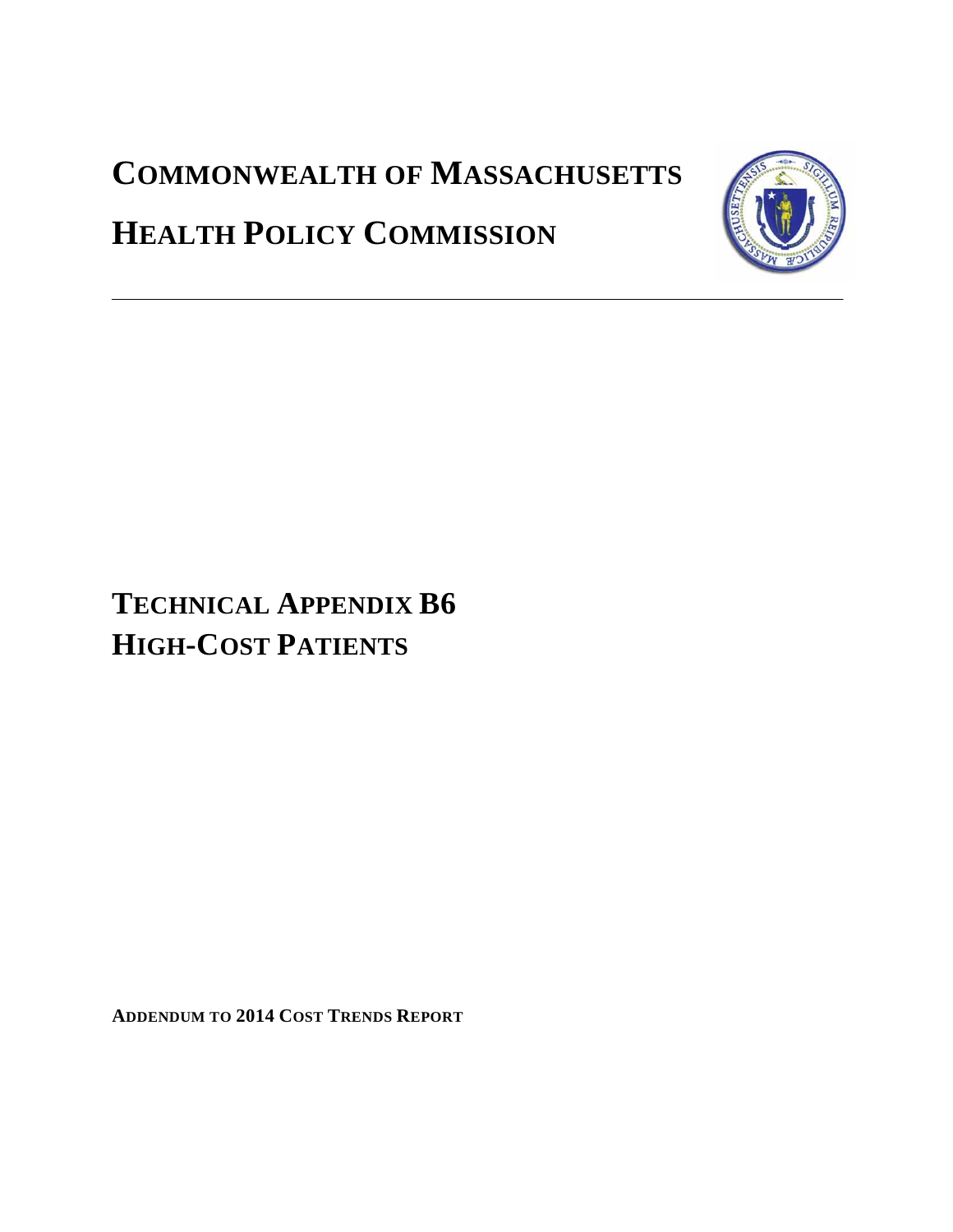### **Table of Contents**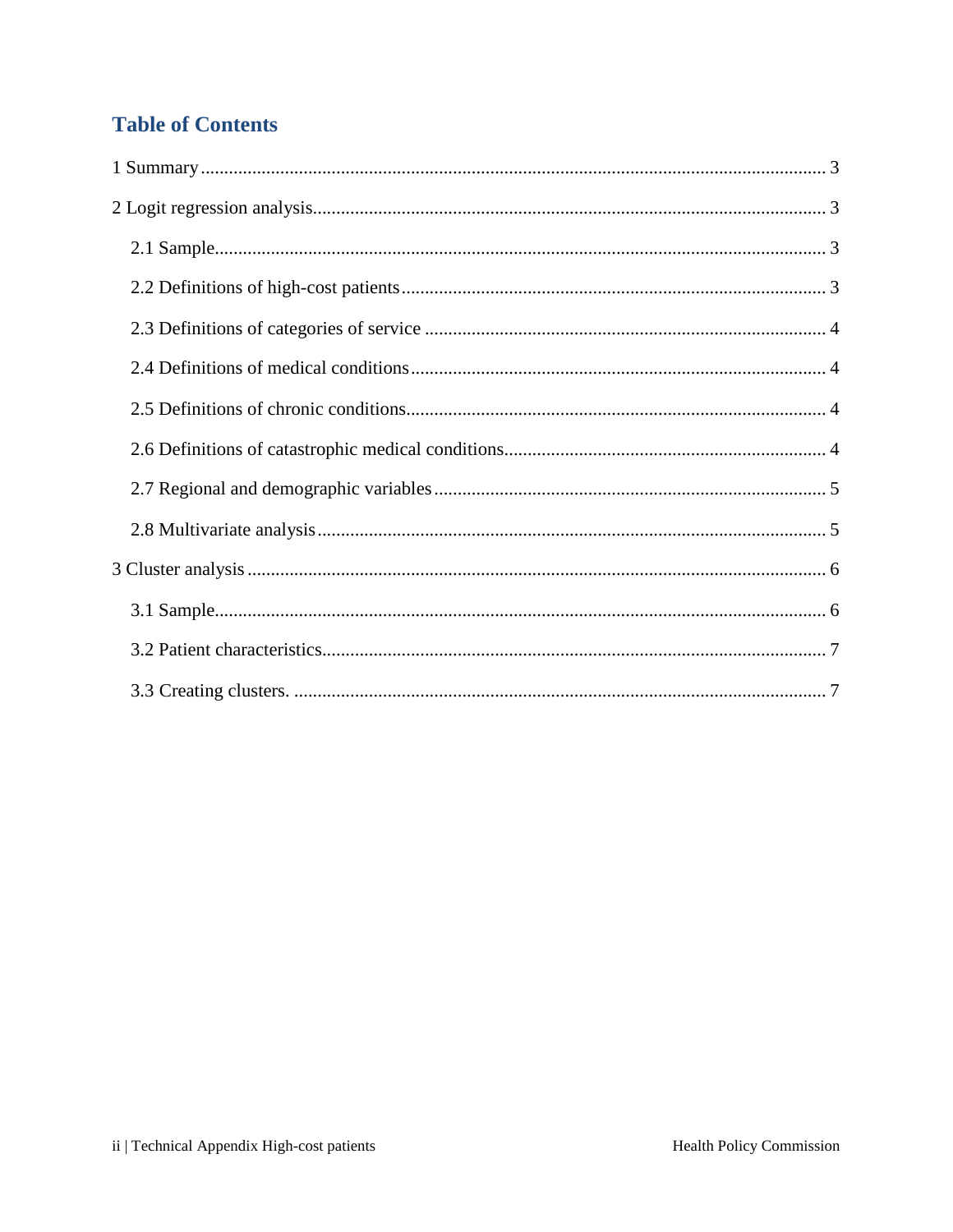### <span id="page-2-0"></span>**1 Summary**

This section describes the Health Policy Commission's (HPC) approach for examining the small subgroup of the population that represents a large proportion of medical expenditures in both commercial and Medicare markets using logistic regression and cluster analysis.

### <span id="page-2-1"></span>**2 Logit regression analysis**

This first section of technical appendix lays out HPC's methodology for examining (a) persistently high-cost patients (HCP) in total spending, (b) persistent HCP in Emergency Department (ED) spending, (c) intermittently HCP in total spending, and (d) intermittently HCP in ED spending. This is done for both commercially insured and Medicare patients separately.

The purpose of this research is to undertake a systematic study of the demographic, clinical, and regional predictors and characteristics of these patients.

#### <span id="page-2-2"></span>**2.1 Sample**

We used Massachusetts' All Payer Claims Database for the calendar years 2010-2012 for our analysis. For technical specifications on MA's APCD please refer to: <http://www.mass.gov/anf/docs/hpc/apcd-almanac-technical-notes.pdf>

Our sample included data from the three major commercial payers, Blue Cross Blue Shield, Harvard Pilgrim Health Plan, and Tufts Health Plan. Enrollees with missing age and gender were dropped from our dataset. Members with negative expenditures and negative income levels were not included in our study. Expenditures do not capture pharmacy costs or payments outside the claims system.

The sample was screened by the following criteria: 12 months of enrollment in all three data years, spending greater than or equal to zero dollars in total claims, and spending greater than or equal to zero dollars for each category of service. Patients with missing age, gender, diagnosis, and/or cost data in any given year were also dropped from the sample. Patients with the coding errors of neonatal diagnoses (0.8% of commercial data and 0.1% of Medicare data) and Medicare patients with pregnancy diagnoses (0.1%) were also removed from the study. Finally, age limits were set at between 19-64 years old in 2010 for commercial populations and 65 years old or older in 2010 for Medicare population. The final sample size of commercially insured adults was 964,525 and 476,711 for Medicare.

#### <span id="page-2-3"></span>**2.2 Definitions of high-cost patients**

Persistently high-cost patients in total spending are defined as patients who are in the 95<sup>th</sup> percentile and above in total medical claims expenditures for three consecutive years (2010- 2012). The dollar thresholds to be classified as a total HCP averaged \$16,449 and \$43,687 in total spending for commercial and Medicare populations respectively. Similarly persistently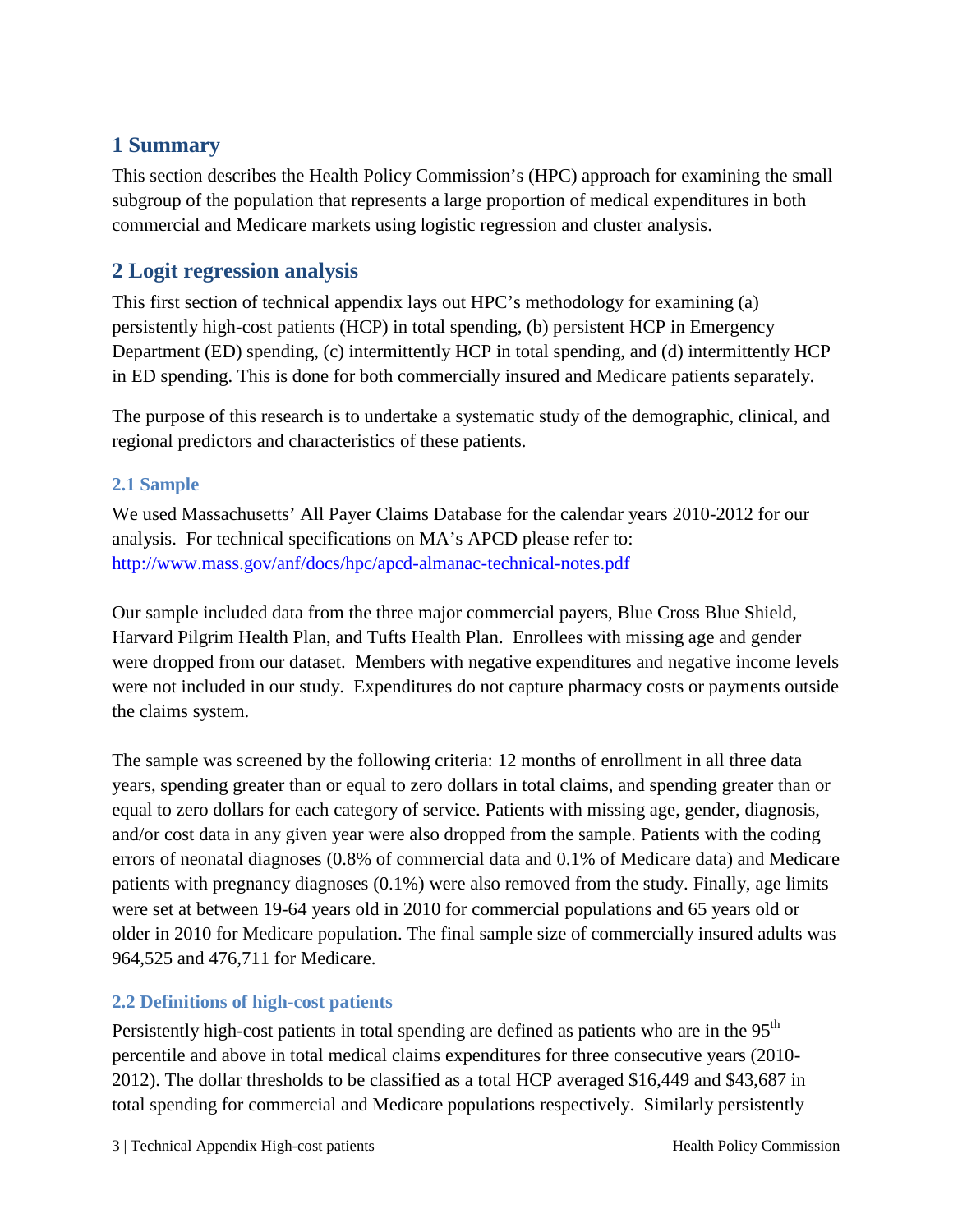HCP in ED spending are those patients who are in the top five percent of ED expenditures for three consecutive years.

Intermittently high-cost patients in total spending are defined as patients who are in the  $95<sup>th</sup>$ percentile and above in total medical claims expenditures in Year 1 (2010) and Year 3 (2012), but not in Year 2 (2011). Similarly intermittently HCP in ED spending are those patients who are in the top five percent of ED expenditures in Years 1 and 3, but not in Year 2.

#### <span id="page-3-0"></span>**2.3 Definitions of categories of service**

Categories of Service (COS) were classified according to Optum's Symmetry version 8.2. Specifically, claims were sorted into categories of service using the revenue codes and procedure codes reported on a claim. All lines on a claim are assigned to a single category. This study used only the category of "emergency department" spending. It is possible for a given patient to have spending in all or none of these categories.

#### <span id="page-3-1"></span>**2.4 Definitions of medical conditions**

Medical conditions were grouped into 34 binary categories according to Optum's Symmetry Episode Risk Groups (ERG) risk adjustment software version 8.2. The ERG software evaluated diagnosis codes in 2010 medical claims to identify the conditions present for each patient. These were then grouped up to 34 medical conditions. It is possible for a given individual to have all or none of these 34 conditions. To briefly define a few medical conditions in particular:

*Acute conditions*- low-cost conditions across the disease categories of infectious disease, endocrinology, psychiatry, neurology, ENT, pulmonology, gastroenterology, nephrology, urology, dermatology, and orthopedics.

*Blood conditions*- neoplastic blood conditions (leukemia), hemophilia, sickle cell disease, along with other high cost hematological conditions.

#### <span id="page-3-2"></span>**2.5 Definitions of chronic conditions**

From the 34 conditions, 17 chronic conditions of interest were identified: arthritis, asthma, child psychiatric disorders, blood conditions, diabetes, epilepsy, glaucoma, cardiology, HIV/AIDS, hyperlipidemia, hypertension, mental health, multiple sclerosis (MS) and ALS (amyotrophic lateral sclerosis), psychiatric disorders, renal failure, mood disorders, and substance abuse. Five of these conditions were then grouped into a behavioral health category (child psychiatric disorders, mental health, psychiatric disorders, mood disorders, and substance abuse) and the remainder as chronic medical conditions.

#### <span id="page-3-3"></span>**2.6 Definitions of catastrophic medical conditions**

There is no standardized definition for high-cost "catastrophic" illnesses. Reviewing the literature on high cost illnesses, several are mentioned as particularly catastrophic from a cost perspective: cancer (4), HIV/AIDS (4), transplants (3), stroke (3), myocardial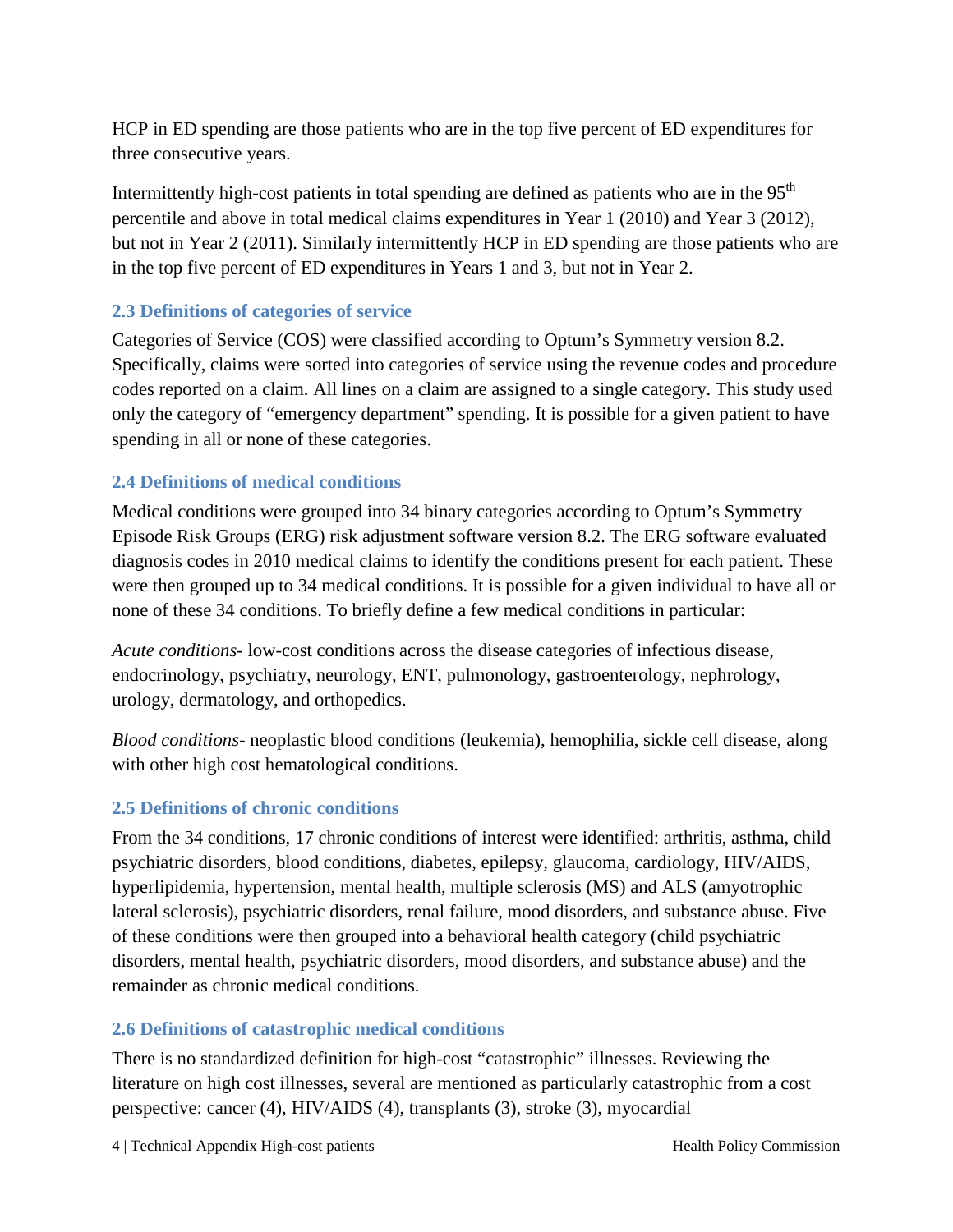infarction/cardiovascular surgery (3), neonatal conditions (3), renal failure (2), sepsis (2), orthopedic procedures (1), hemophilia (1), severe trauma (1), pulmonary insufficiency/respiratory failure (1), intracranial abscess (1), peritonitis (1), liver disease (1), selected infections ([1](#page-7-0)), aplastic anemia (1), and quadriplegia/ paraplegia (1).  $^{1,2,3,4}$  $^{1,2,3,4}$  $^{1,2,3,4}$  $^{1,2,3,4}$  $^{1,2,3,4}$  The numbers in parenthesis represent the number of times a disease is mentioned as a catastrophic illness out of the reviewed articles.

The current study uses the most commonly cited catastrophic conditions applied within the structure of the HPC's data. This study's definition of "catastrophic" illnesses therefore includes: cancers, HIV/AIDS, transplants, coronary artery disease (CAD)/heart failure, and renal failure.

#### <span id="page-4-0"></span>**2.7 Regional and demographic variables**

A patient's zip code was used to group him/her into a Hospital Service Area (HSA). HSAs are local health care markets for hospital care as defined by the Dartmouth Atlas Project.<sup>[5](#page-7-4)</sup> Indicators for each HSA were used as controls for hospital/provider mix in the regression analyses, but findings are not discussed in this report. The average spending HSA was calculated for total and ED spending respectively to be used as bases for comparison in logistic regression analyses. For commercial patients, the base region was set at Norfolk for total spending, and Woonsocket for ED spending. For Medicare patients, the base region was set at Cambridge for total spending, and Fitchburg for ED spending.

Using 2010 as the base year, nine age categories were created: 0-18, 19-24, 25-34, 35-44, 45-54, 55-64, 65-74, 75-84, 85 plus. The lowest spending category was used as a comparison group. In the commercial population, the third age bracket (25-34 years old) was used as the comparison group in the logistic regression analyses. In the Medicare group, the seventh age bracket (65-74 years old) was used as the comparison group in the logistic regression.

The APCD does not include individual patient or family income data. Instead patients were assigned to an income level based on the 2011 median household incomes of their zip code as reported by the U.S. Census American Community Survey. Patients were then classified by quintiles of community income. The first quintile (Q1) is defined as the lowest income. The top (Q5) is defined at the highest income communities. In the commercial population, the range of incomes for each quintile was as follows: Q1 \$2,500-26,714; Q2 \$26,744-30,694; Q3 \$30,708- 34,097; Q4 \$34,240-40,797; Q5 \$40,865-158,153. In the Medicare population, the range of incomes for each quintile was as follows: Q1 \$2,500-28,200; Q2 \$28,235-32,228; Q3 \$32,292- 36,771; Q4 \$36,786-44,000; Q5 \$44,052-158,153. The lowest income (Q1) quintile was set as the base for comparison in the logistic regression analyses.

#### <span id="page-4-1"></span>**2.8 Multivariate analysis**

The following patient characteristics were selected as independent predictor variables: gender, age group, age group and gender interaction terms, the 34 medical conditions present in 2010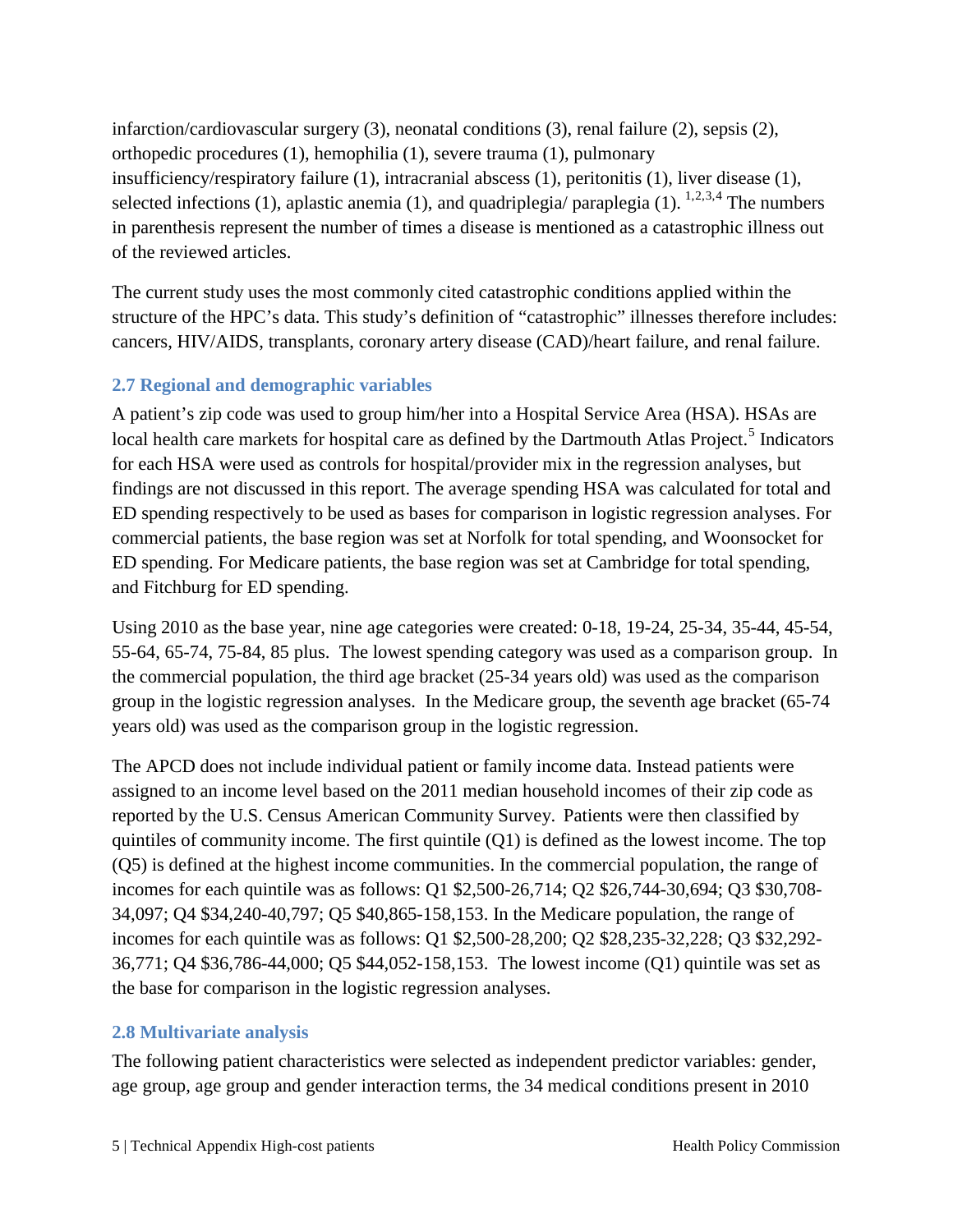(and separately an indicator for the number of chronic diseases present in 2010), location of residence (HSA), and community income. Using Stata software, logistic regressions were used to predict the binary outcome variables of: (a) persistent total HCP, (b) persistent ED HCP, (c) intermittent total HCP or (d) intermittent ED HCP against the independent variables. Odds ratios were then computed and tested for significance.

#### **2.9 Results**

Tables B6:1-B6:32 (published as a separate document in Excel format) show descriptive statistics and regression results related to commercial and Medicare patients with persistently high costs, intermittently high-costs, persistently high ED costs, and intermittently high ED costs.

#### <span id="page-5-0"></span>**3 Cluster analysis**

This second section of technical appendix explains the cluster analysis methodology used to identify and describe the five clusters of APCD commercially-insured persistently high cost patients (HCP) highlighted in HPC's 2014 Cost Trends Report.

Broadly speaking, cluster analysis groups patients such that those in the same cluster are relatively similar along the dimensions explored. HPC's analysis was based on similarity of emergency department spending, inpatient spending, clinical conditions, and demographic characteristics between patients.

Our analysis found 17 clusters of which 5 were chosen as particularly relevant for clinical intervention or management.

#### <span id="page-5-1"></span>**3.1 Sample**

The following filtering steps were performed on the All Payer Claims Database (APCD) to select a set of patients for analysis.

- Remove patients with missing age, gender, diagnosis, and/or cost data in any given year (2010-2012).
- Remove patients who had less than 12 months of enrollment in any of the three years (2010-2012).
- Remove patients whose total spending or spending in a category of service was less than \$0 in 2010-2012.
- Remove patients aged 65 years or older in 2011.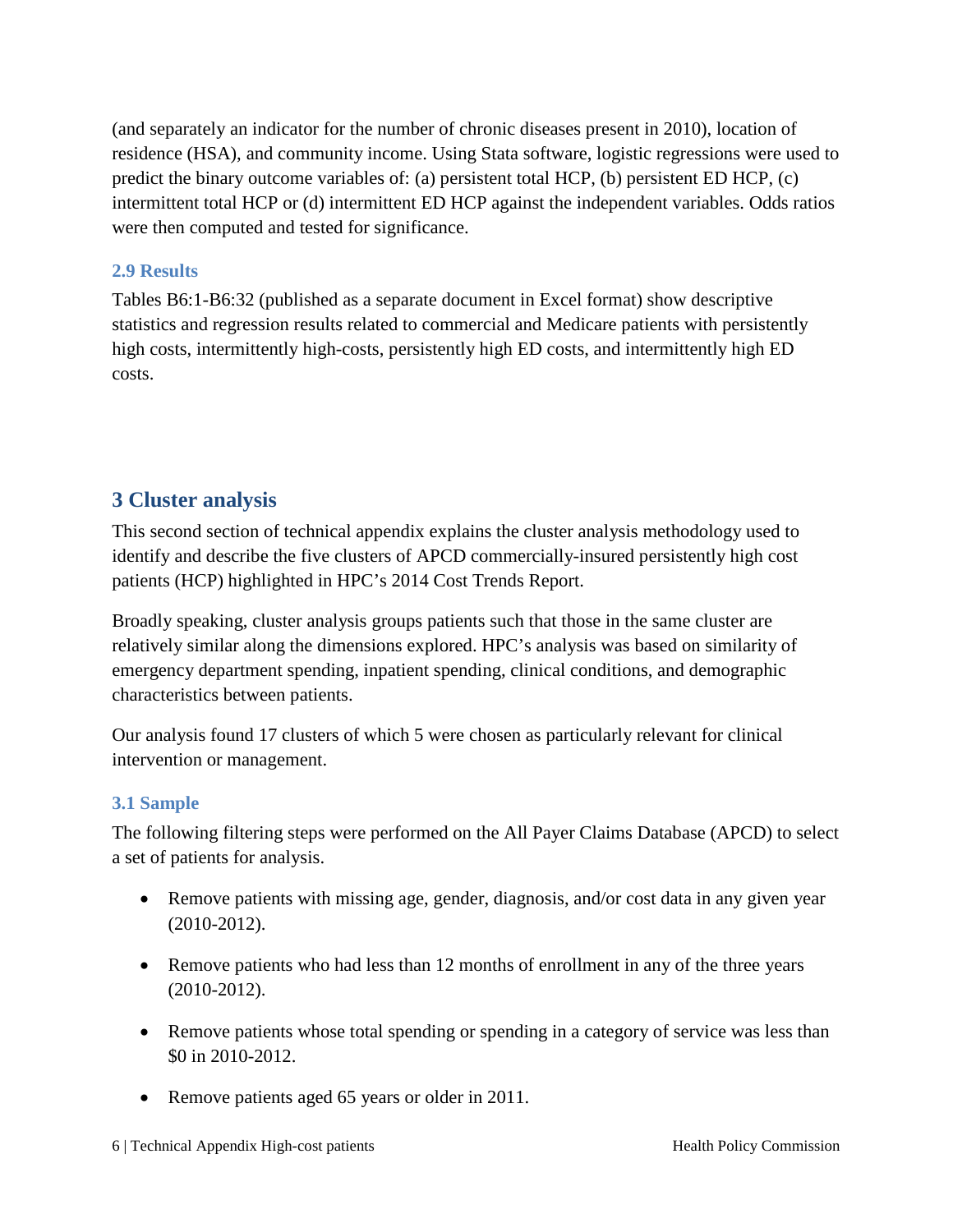• Limit to persistently high cost patients. Randomly select 2,564 patients. This is done to accommodate computing run time limitations.

#### <span id="page-6-0"></span>**3.2 Patient characteristics**

In this study, four characteristics were used to compare the similarity between patients:

- 1. *Age*: an integer ranging from 0 to 64 using 2011 as the base year.
- 2. *Emergency Department Spending*: an integer equal to the dollar amount spent by a patient on emergency services in 2011.
- 3. *Inpatient Spending*: an integer equal to the dollar amount spent by a patient on inpatient services in 2011.
- 4. *Medical Condition*: a 237-element binary vector based on the ERG categories established by Optum's Symmetry Episode Risk Groups (ERG) risk adjustment software version 8.2. For example, if the  $28<sup>th</sup>$  element in a patient's medical condition vector equals 1 and all the other 236 elements equal 0, then that patient has a lower cost hematology condition, and only that. Only clinical data from 2011 was used.

#### <span id="page-6-1"></span>**3.3 Creating clusters.**

Patients were compared to each other using a kernel function, and Ward's minimum variance method was chosen as a partitioning criterion in order to obtain homogeneous clusters having minimum inter-cluster variance and maximum between-cluster variance.<sup>[1](#page-6-2)</sup> More details on the HPC's clustering methods are available upon request.

We used odds ratios to identify distinct demographic, spending and clinical factors associated with each cluster relative to the broader population of persistently high-cost patients. Table B6:33 (published as a separate document in Excel format) shows spending by category of service for five clusters of particular interest.

#### **REFERENCES**

<sup>&</sup>lt;sup>1</sup> Wyszewianski, L. Financially catastrophic and high-cost cases: definitions, distinctions, and their implications for policy formulation. Inq. J. Med. Care Organ. Provis. Financ. 23, 382–394 (1986). <sup>2</sup> Joynt, K. E., Gawande, A. A., Orav, E. J. & Jha, A. K. Contribution of preventable acute care spending to total  $\overline{a}$ 

spending for high-cost Medicare patients. JAMA 309, 2572–2578 (2013).

<span id="page-6-2"></span><sup>&</sup>lt;sup>1</sup> The "ward.D2" option in hclust function in the default {stats} package in R Version 3.1.2 was utilized in this study to cluster patients using the agglomerative clustering strategy of Ward's method.  $\overline{a}$